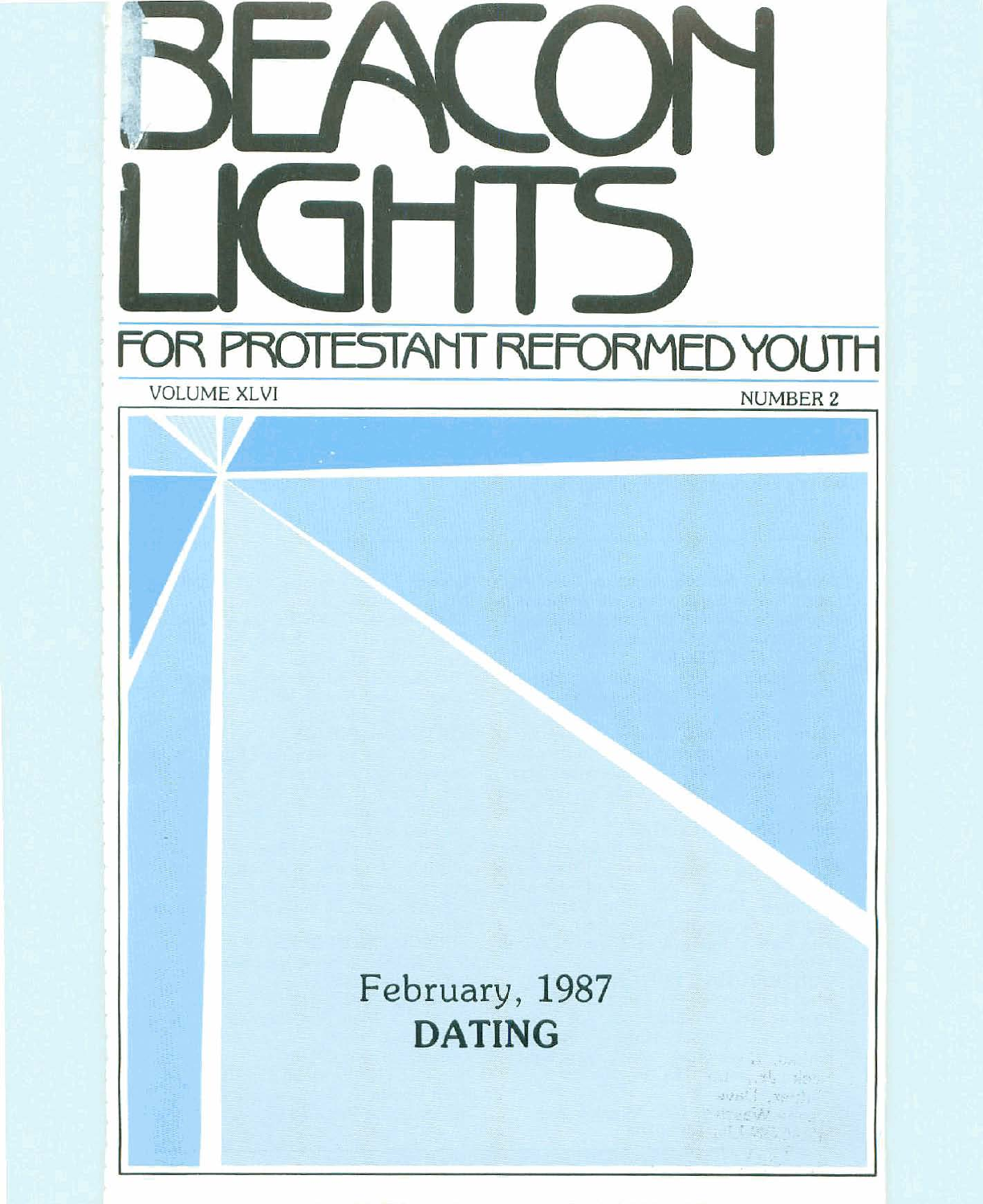### **Contents**

| TRUTH VS. ERROR                                                     |
|---------------------------------------------------------------------|
| Apostasy In The Last Days                                           |
| 12. Apostates Perish Through Triple Sin - Rev. R. C. Harbach3       |
| Taste And Experience That The Lord Is Good - Rev. G. Lubbers 7      |
| The Foundation Of The Protestant Reformed Churches - Karen Hanko 10 |
| Discussion Outline on "Fund Raisers" - Rev. R. Cammenga 12          |
|                                                                     |

Published monthly (except June-July and August-September are combined) by the Federation of Protestant Reformed Young People's Societies.

#### **EXECUTIVE BOARD**

Dirk Westra - Pres.; Bryan Van Baren -<br>Vice-Pres.: Lisa Van Koevering - Sec.; Robin Kuiper - Vice-Sec.; Phil Van Vice-Treas.; Karen Kuiper - Librarian; Hank Vander Wal - Youth Coordinator; Rev. Gritters, Rev. Haak - Spiritual Advisors

### **BEACON LIGHTS STAFF**

David Harbach - Editor-in-Chief; John Faber, Ed Lotterman - Associate Editors; Doug Dykstra - Finance Manager; Brenda Holstege, Carol Kortering - Secretary, Mike Rau, Marcia Van Baren, Nancy Van Baren, Thelma Westra

### **CONTRIBUTING EDITORS**

Mrs. H. Brands, Ken Feenstra, Rev. C. Hanko, Rev. R. Harbach, John Kalsbeek Jr., Bernie Kamps, Rev. D. Kuiper, Dave Rau, Nancy Van Baren, Deane Wassink, Ben Wigger BEACON LIGHTS C/O Roger King, 1651 Moelker Ave. Grand Rapids, MI 49504

Second Class Postage paid at Jenison, MI (USPS 046-840)

**EDITORIAL OFFICE:** David Harbach 4930 Ivanrest Ave. S. W., Apt. B Grandville, MI 49418 **NEWS EDITOR:** Nancy Van Baren 6066 Wilson Ave. S.W., Grandville, MI 49418

### **EDITORIAL POLICY**

The articles of **Beacon Lights** do not necessarily indicate the viewpoint of the Editorial Staff. Every author is solely responsible for the contents of his own article.

If any material of **Beacon Lights** is reprinted by another periodical, we will appreciate your giving the source.

Contributions of general interest are very welcome.

#### **SUBSCRIPTION DUES:**

MICHIGAN: Marcia Van Baren 6066 Wilson S. W., Grandville, MI 49418 OUTSIDE Michigan: Brenda Holstege **7663** Bliss Court Grandville, MI 49418 COLLECTIONS: Doug Dykstra 7928 Parklane, Jenison, MI 49428 Subscription Price \$5.00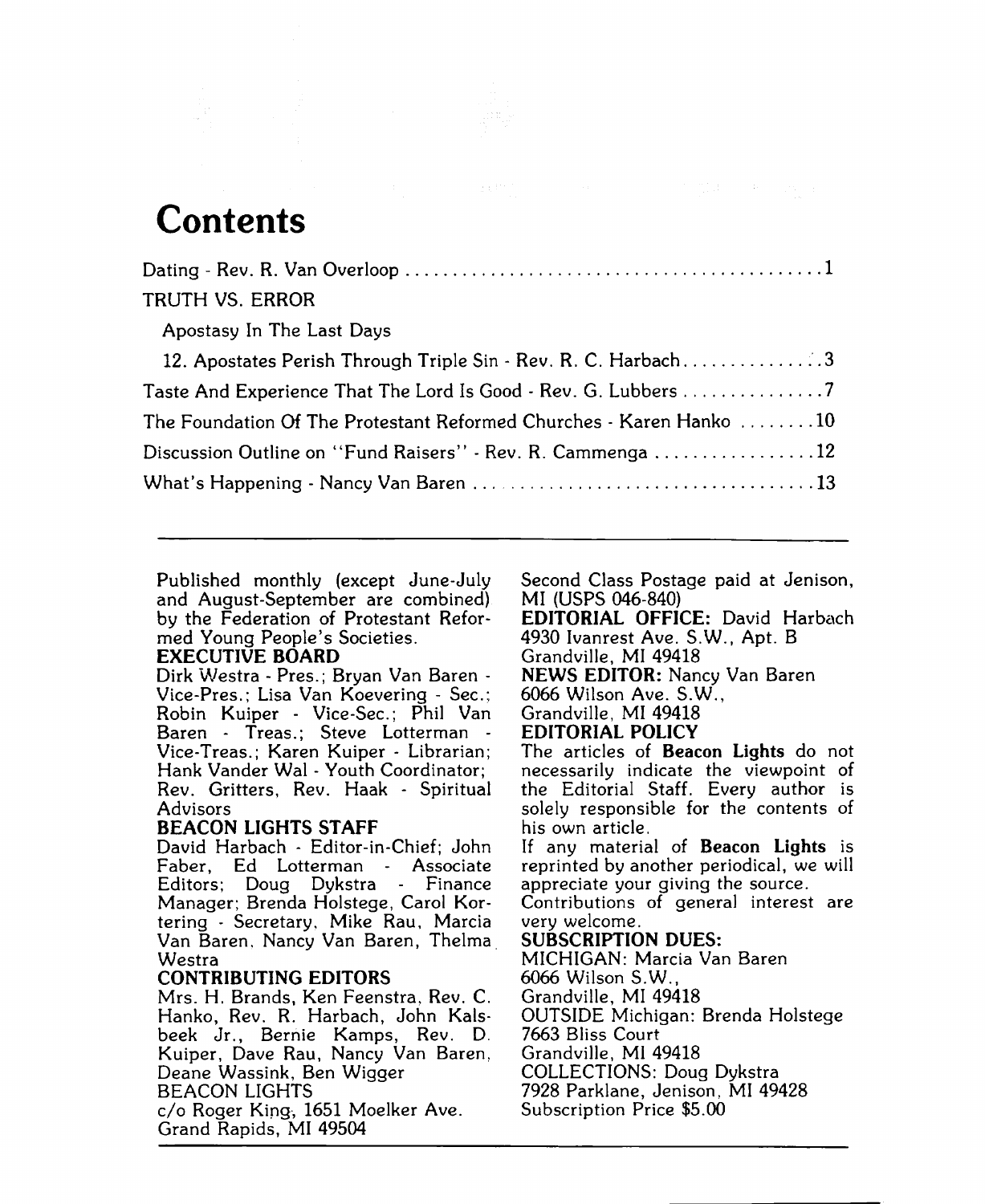## **DATING**

### **by Rev. R. Van Overloop**

Dating can be one of the most enjoyable experiences a young person can have.

It can also be the cause for some very traumatic times. Some boys fear rejection. Some girls are afraid that they will never be asked for a date. Often both are jittery because they do not know what is expected of them, so they cannot be themselves. Some boys and girls use dates selfishly, either to build their egos or to seek their own ends.

In some respects young people treat the subject of dating too seriously, while at other times and in other respects they treat the subject too lightly.

*8* 

While dating is supposed to be an enjoyable event, it is worthy of some thought and serious consideration. "Oh, but dating is just for fun; after all, we are not going to get married.'' For some such a statement is an attempt to calm their nerves. Others use this statement for an excuse to date just anybody (even someone not one "in the Lord" with them - I Cor. 7:39).

Although the actual date should be fun, some serious matters should be quietly considered prior to the date. Allow me to present three matters which show this.

1. Dating does lead to marriage. I am well aware of the-fact that not all dating and every date leads to marriage. But it cannot be denied that every marriage began with dating. This

is exactly why dating is not totally a play thing. This is why we should not date someone we cannot marry "in the Lord". I Cor. 7:39 teaches us that we may marry whom we "will. only in the Lord". It has been argued that whereas this obviously applies to marriage, it could just as well be applied to dating. There may be exceptions, where a friendly relationship leads to conversion, so that there can be union in the Lord Jesus. However, then it could be said that dating is not the proper nor the best vehicle to use for converting. The point remains unchallenged that while not every date leads to marriage, every marriage did begin with dating. Therefore, dating is somewhat serious.

2. Another element that keeps dating from becoming only a big game is the fact that the future roles as husband and wife are developed while dating. This is much more true after the boy and girl have been dating together "steadily". The one who is to be the loving head of the home does not begin to be so when he says, "I do". Nor does the girl begin to fulfill her God-given role of Biblical submission on the day of the wedding. It is while dating that the couple begin to know each other and they "fall" into the pattern of their relationship, which pattern is carried into the marriage. This serious matter is not to be completely neglected while dating.

**3.** And dating is serious because the devil labors to use the weakness of the flesh for his sinful ends. I am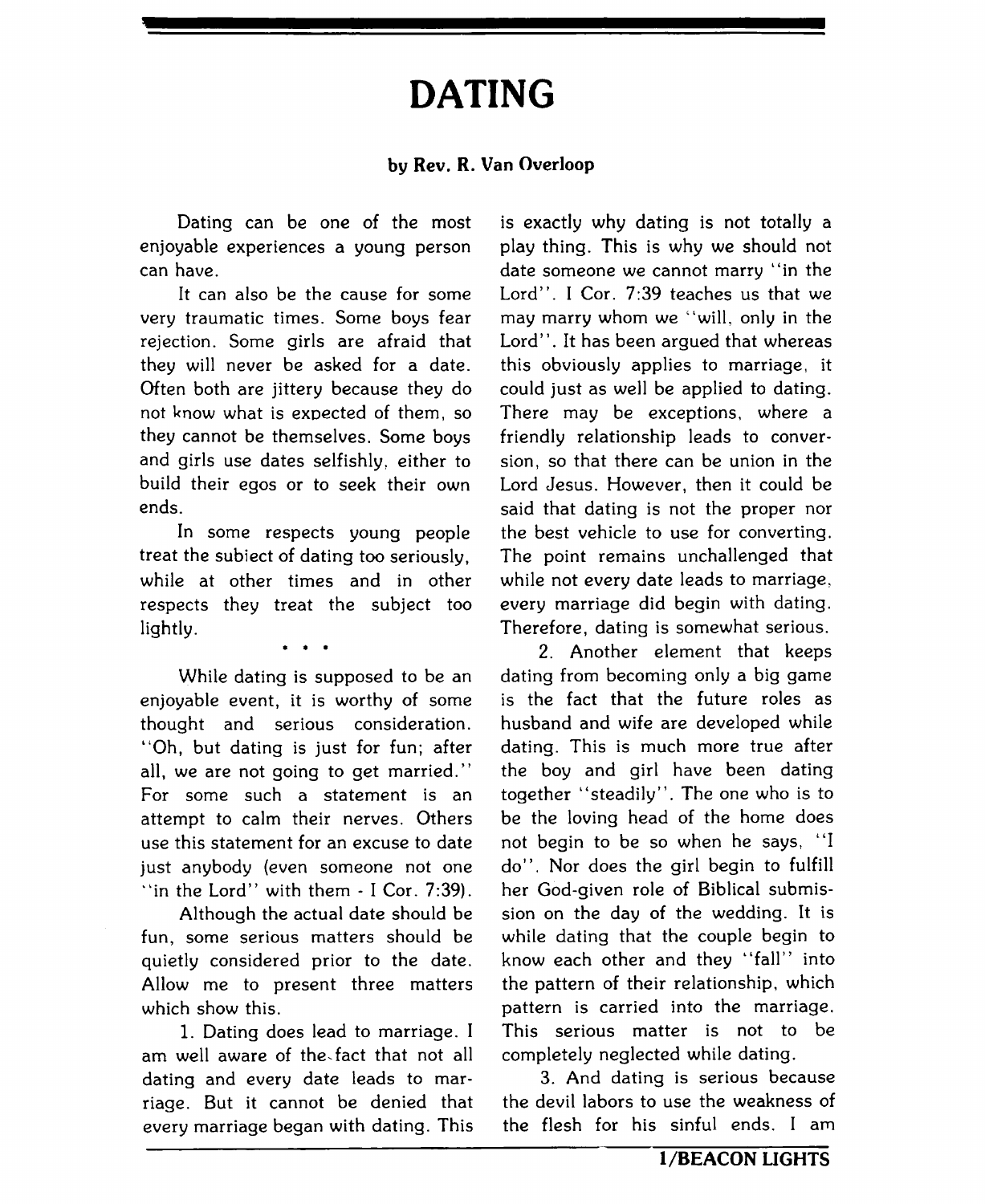speaking here of the sexual overtones which affect every dating couple, especially if they have been dating on a regular basis. The devil uses our good, God-centered desires unto evil ends. First, we must say that the desires for sexual intercourse, as the ultimate expression of mutual love, are not only natural, but they are normal. It is the way God made Adam and Eve and all men. However, God also set this activity only within the sphere of marriage. This activity anywhere outside of marriage is unqualifiedly described by God in the Bible as sin, the sin of adultery and fornication. So God has put His command upon the place for and use of sex. But the devil works passionately to tempt us to mis-use this divine gift. Secondly, the world has made a god of sex and this undeniably has influenced the Church and its young people. Sex is sometimes the only reason some date. Many like to "pet" the god of sex and play with it or tease it, falsely thinking that they will not get burned. Thou fool, no one tampers with God's command without inevitable and serious repercussions. So the fact of sex makes dating a serious subject.

On the other hand, dating is not as serious as it is sometimes made out to be.

**0.1** 

Some young people feel compelled to date, that it is required of them at a certain age. The thinking is that if you do not date, then you are not "in". This is taking dating too seriously.

Others have the strange thinking that one date means the two people are "going with each other". You almost need an announcement in the school paper to inform everyone that they "broke up". One date does not lock two people together.

The key idea to remembe' discussion of the subject of da FRIENDSHIP. It is a time fc recreation, and fellowship. \*

It is very important that youn people, not only on dates, but also outside the scope of dating, develop friendships with young people of the opposite sex. When you get to high school you should be old enough to have rid yourself of the idea that the opposite sex has contagious diseases (in my day it was called "cooties"). Get to know each other well enough to be able to talk together without embarrassment and showing off.

The best way I can put it is to say that you should learn to get to know each other as brother and sister. (Of course I mean nice brothers and sisters, those that have good relationships.) It is very wrong to think that because someone is "like a sister or brother" they are no longer prospective dates. I have heard it said that because you went to Christian grade or high school together with someone, they could not possibly be considered dating material, because it would be like dating your sister or brother.

First of all, it is only a date, not marriage; one date will not hurt anyone, and you just might find out something pretty nice. Secondly, the apostle Paul was convinced that if he were going to get married, then the only possible prospects he could consider were those who were his spiritual sisters. Look at what he says in I Cor. **9:5,** "Have we not power (the right - RVO) to lead about a sister, a wife, as well as other apostles, and as the brethren of the Lord, and Cephas?" If Paul had wanted a wife, he would have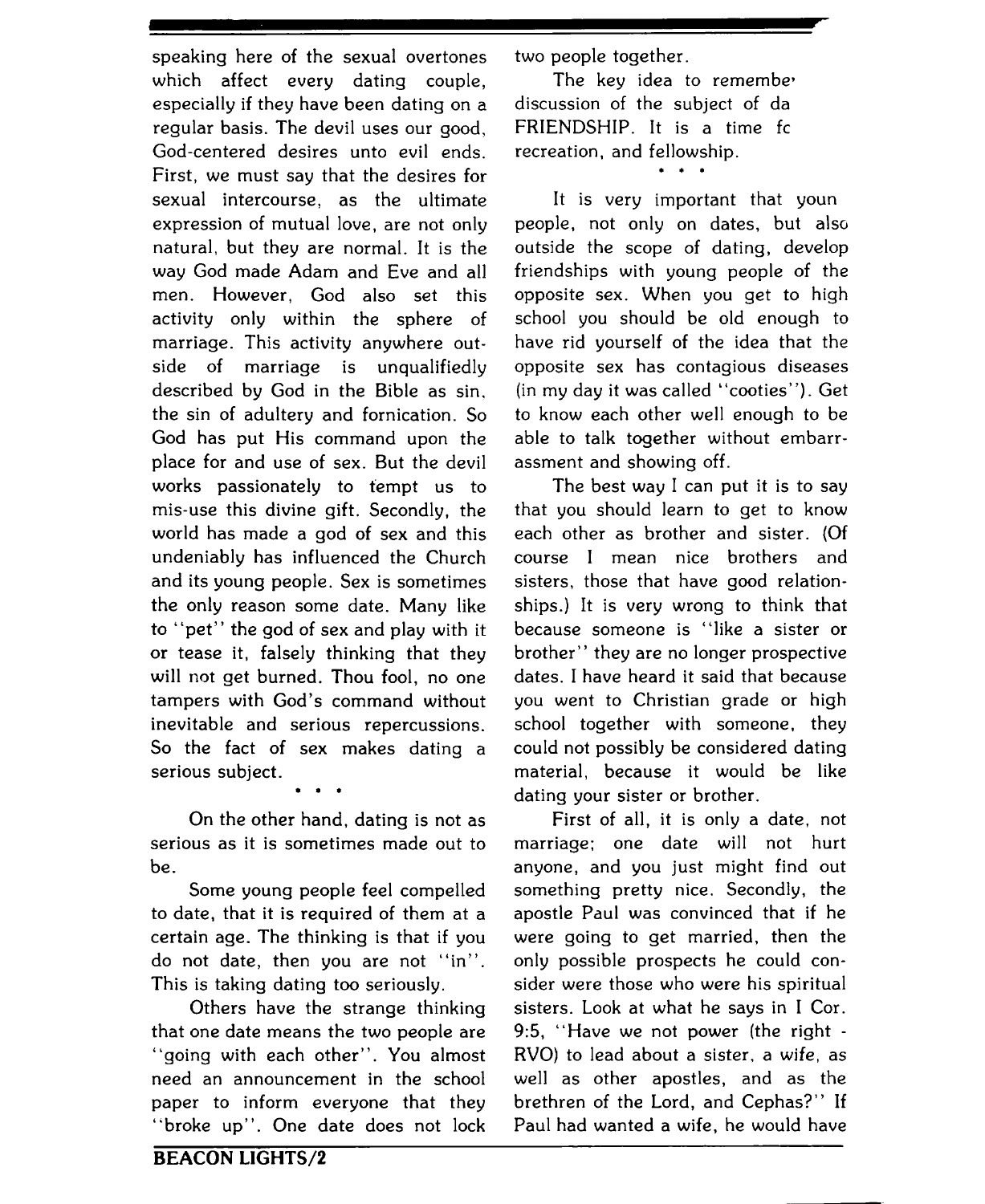ked for one among his sisters in the ' But my point is that he tdered the unmarried girls in the ch as sisters. Develop, therefore, dly brotherly and sisterly relation- .~.ps with fellowsaints of the opposite - 'sex.

Allow me to give some brief comments in conclusion.

\*\*\* **I** 

1. It goes without saying that you would not date someone who is not "in the Lord" with you.

2. This idea of developing friendships with those of the opposite sex applies not only with those you are not dating, but also and especially with the one you are dating. What else is dating for, but to get to know each other better.

**3.** Older boys should be very careful that they do not lead the younger girls astray. They should not date the young girls to see what you can get, or give them the "honor" of dating an older guy if they will go to a movie with you.

4. There is plenty time for dating in one's lifetime. So do not start dating fast and furious when you are young, thinking that time will run out on you. No one in grade school should be pushed into dating. Although they may do so, with parental permission: I believe the parents (mothers?) to be very foolish who push and prod their grade school children to date. There is all kinds of time for that.

5. Sex is out of dating. Keep your hands to home!

6. Contrary to what seems to be the popular opinion, there are plenty of wholesome activities a dating couple can attend. This is also true for those not dating, but are just going out with the guys or girls. I believe that parents could do much more to help their young people think of and find these wholesome activities. Left to themselves, a young person is inclined to follow the wide and broad path that leads to sinful activities. Also, I would encourage young people's societies and the Federation Board to continue to sponsor activities for the young people to attend all year around. Some may not be well attended, but this should not discourage those sponsoring these activities. Keep giving the opportunities and occasions for good fellowship. And parents should encourage their voung people to attend these activities.

### Truth vs. Error **APOSTASY IN THE LAST DAYS 12. Apostates Perish Through Triple Sin**

**bv Rev. Robert C. Harbach** 

**THE** TRANSLATION of this from perished!"

**"Woe unto them! For they have** the Greek New Testament we take to **gone in The Way of Cain, and ran** be: "Woe to them! because they **greedily after The Error of Balaam for** departed in The Way of Cain, and (for) **reward, and perished in The Gainsay-** pay they torrentially poured out them**ing of Core."-Jude 11.** selves to The Error of Balaam, and in The Contradiction of Korah they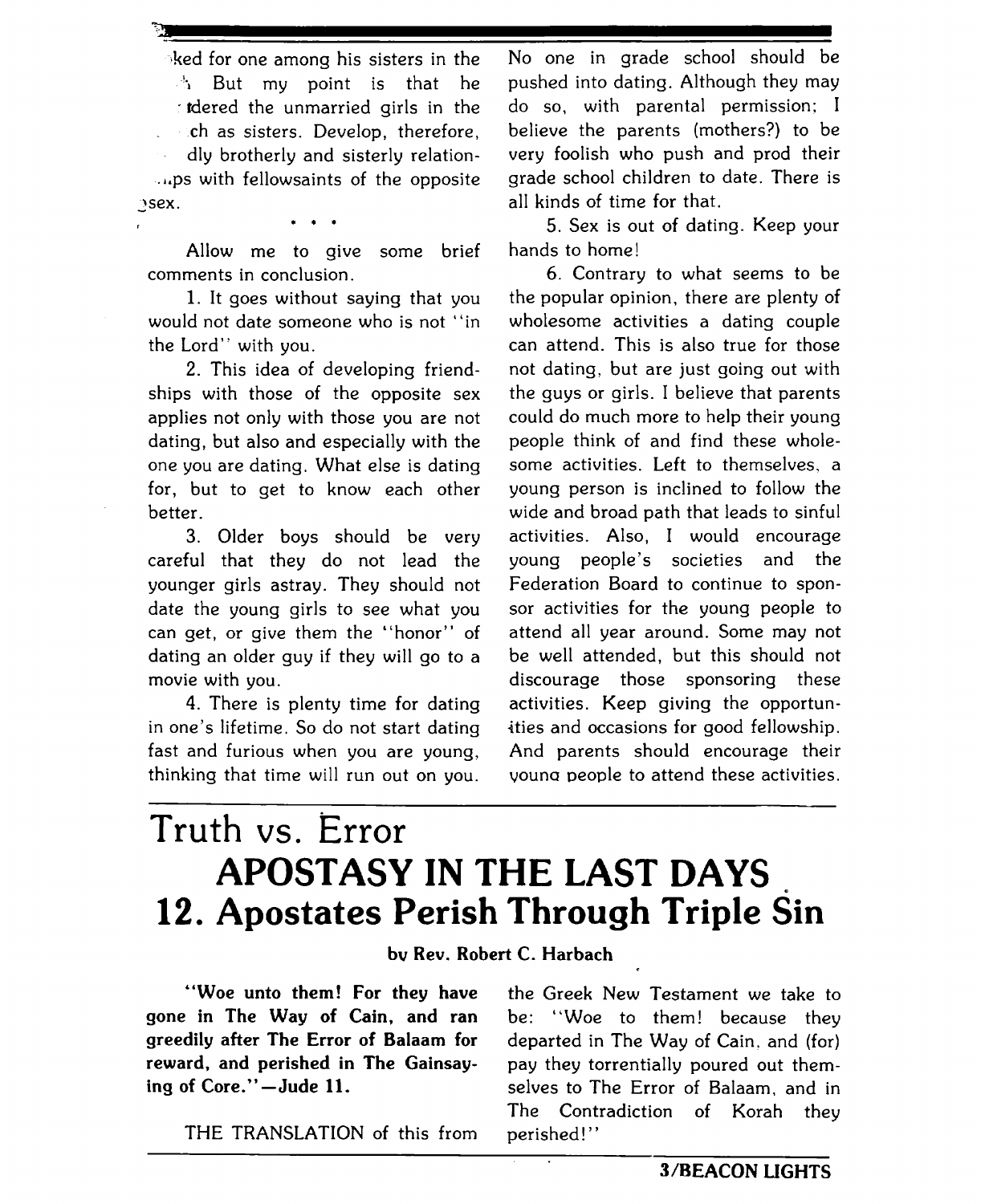epistle. With this verse we come to the true church and the divinely prescribe heart of Jude's epistle-structure. It worship of God. He was the devil's links his illustrations from the corpor- patron (sponsor), the first father of the ate examples in the history of apostasy seed of the serpent, the spring of the (v. 5-7) with his personal examples in carnal seed, the one who initiated all that history (v. 8-11), thus connecting the persecution of the righteous. Cain's apostasy in history (v. 5-10) with Club (it never was "church," having apostasy in prophecy (12-19). The verse departed from that) is still popular to summarizes the historical acts of the this day, with many members. For apostates in three Old Testament there are thousands who separate characters. Cain was a worldly farmer, themselves from all churches of Christ. Balaam a false prophet and Korah a The Quakers have a meeting-house, rebellious prince in Israel. Thus apos- but no church. Jehovah's Witnesses tasy runs in the ranks of people, have their "kingdom halls," but no prophets and princes, being found in church. Theosophical groups form a professions, pulpits and palaces. society, but no church. Rosicrucians

opment in the sin of apostasy. Apos- The Unity (Gnostic) cult is known as **a**  tates first depart and defect to a wrong school, not a church. Scientology is way (in hatred and murder); then they pseudo-science, ersatz philosophy and devote themselves with a vengeance to masked Buddhism, not church. that path of error for the love of pay (in These all stem from Cain who licentiousness and seduction). Finally, rejected the truth that man is guilty for they rebel against divine authority, his disobedience and fall, for which decency and order (in dissension and judgment and death were his just due. sedition) to fatally crash at the end of He rejected the only way of deliverance their ill-chosen path. The apostate from judgment and death, namely, by never turns back nor repents, but the sacrifice of the promised Seed of plunges pell-mell downhill in reckless the woman, the blessed Savior Who abandon to end in an unarrested fall to wouldcome to crush the serpent's head, ruin. (Cp. Heb. 6:4-6 and the herd of though himself crushed in His heel. swine in Mk. 5:13; swine never become Cain rejected this original, fundamental sheep!) The path of apostasy begins in revelation from God. He refused the **envy,** continues in cavetousness, swells bleeding sacrifice offered on the altar in pride and ends in destruction. Thus outside Eden's gate which pointed to the text sets forth examples of the evil the Lamb of God without spot or of apostasy and its punishment. blemish, who knew no sin, but came to

them! " is the verdict of God in Christ righteousness, that we might be made denouncing against them wrath, judg- the righteousness of God in Him. ment, punishment and a curse. (Cp. Therefore, "by faith Abel offered unto Matt. 23:14, 15, 33, **38).** The reason for God a more excellent sacrifice than this verdict of woe is "because they Cain, by which he obtained witness departed (cp. same word in Matt. that he was righteous" (Heb. **11:4).**  25:41) in the way of Cain." Cain was Abel did this by faith in the primeval

THE HEART of the body of the the first apostate to depart from the Club (it never was "church." having **THE** TEXT also reveals a devel- have their fellowship, but no church.

**t.** 

THE DENUNCIATION, "Woe to be made sin for us who knew no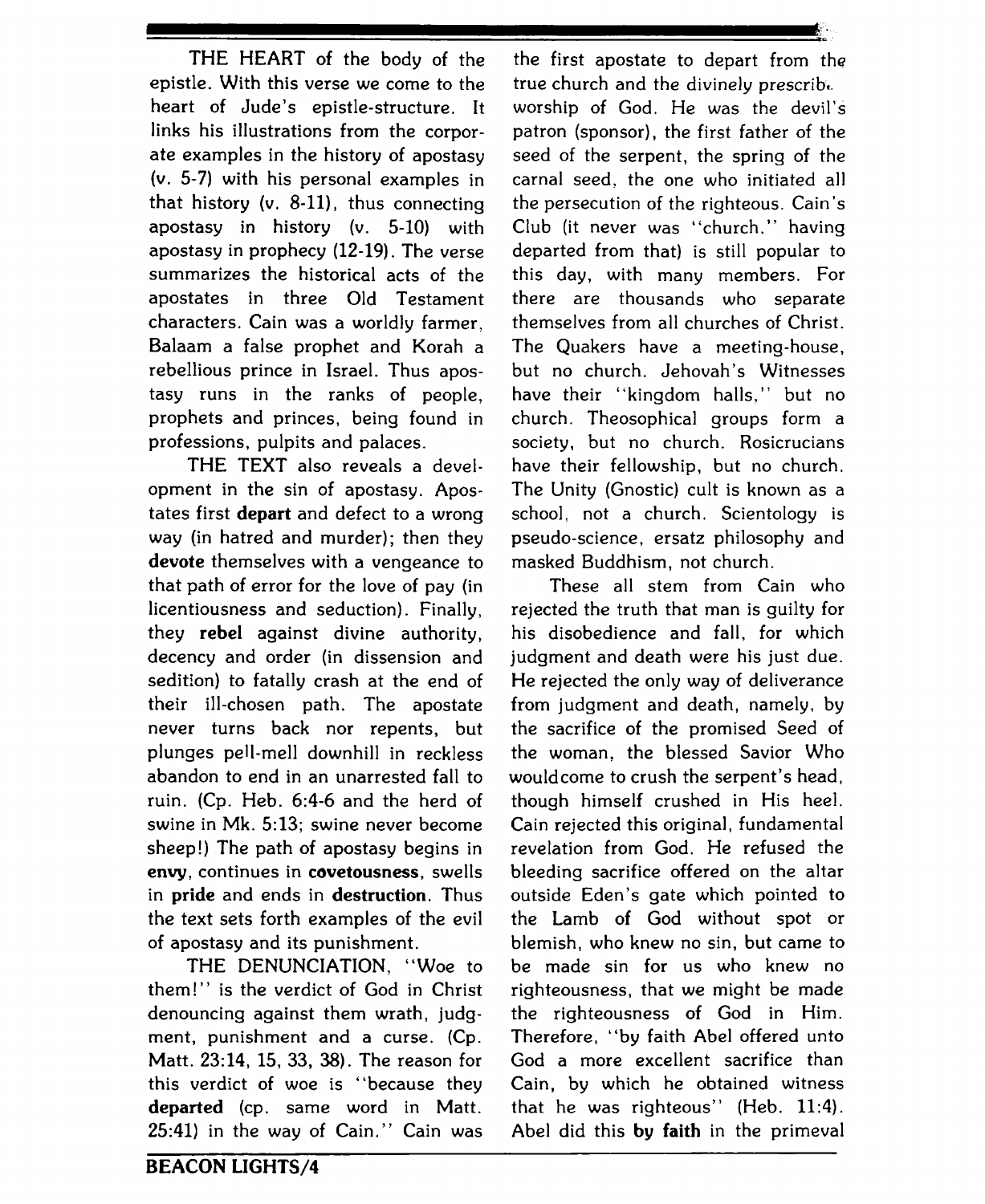promise. In faith he embraced the 2arious death of the sinless Substitute in his place as the only deliverance from guilt, judgment and death.

Basically there are only two religions in the world, that of Abel's and that of Cain's, that of divine revelation (the religion of Jehovah) and that of secular humanism (the worship of man as all the god there is!). On the upper registers of the humanist scale, men (by nature) may be said to be "very religious" (Acts 17:22, margin), but on its lower registers, men (totally depraved in sin) must be said to be "very superstitious" (cp. KJV). The Epicurean and Stoic philosophers deemed Paul "a setter forth of **strange gods,"**  That is, "of foreign deities," or "outlandish divinities." His word **deities** is literally **demons.** The latter term Luke used in his Gospel in the bad sense of evil demons, unclean spirits, but in the Acts he never so used it, but always in a **good sense from a heathen point of view,** for the heathen are here speaking. Paul takes up their language, calling them, literally, "demon fearers" (or. KJV, "too superstitious"), that is, demon worshipers. or a more polished translation would make it, "devoted to gods." Paul, indeed, may be thought of in addressing the heathen as having in mind the more tactful and less offensive idea of "very religious." Yet any on the Areopagus (17:19, 22) converted (v. **34)** under his preaching would in their minds rightly penetrate to the deeper meaning of "very superstitious." For when Paul "saw the city wholly given to idolatry" (v. 16), the meaning is that he saw it was idol-filled! It was jammed full of idols from top to bottom; it was idols ''wall-to-wall"; we would say "snowed" with images, decorated and dotted with ubiquitously visible superstitions. Therefore, "ye are very superstitious" is easily and inescapably implicit in Paul's language and thought.

Cain's heart-sin was **envy.** He was envious of God's acceptance of his brother's gift and person, and full of hatred and murder over the divine rejection of his own offering and person. So apostate teachers envy the gifts given Christ's fruitful ministers; they envy the success of their labors. the honor Christ has placed on them (Rev. 2:2, 3, 7) in speaking through them (Rom. 10:14, 15); they envy their esteem by the churches. "Which shows that they were destitute of grace, and particularly of the grace of. . .love, which envies not and (shows) that they were in an unregenerate. . .state and upon the brink of ruin and destruction." (John Gill). Envy led to their further sin, hatred and murder. So, like Cain, these false brethren hated their true brethren, persecuting them to death and murdering the souls of men with their false doctrine (Ezek. **3:18).** 

"The way of Cain" is also an irreversible departure from the presence of the Lord and from the sphere of the true church and its pure worship. So these false prophets went out from the church (I Jn. 2:18, 19) and forsook the assembling of themselves together (Heb. 10:25), going as Cain, driven from the presence of the Lord (Gen. 4:14, 16) as cursed to everlasting fire (Matt. 25:41). The worst enemies of the church are those who have apostatized from the true doctrine of Christ (as exemplified in the ecumenical and Reformed confessions) to become haters of those who love and adhere to these. They have thrown off and quit all their profession of Christianity to take up with the false church (Canons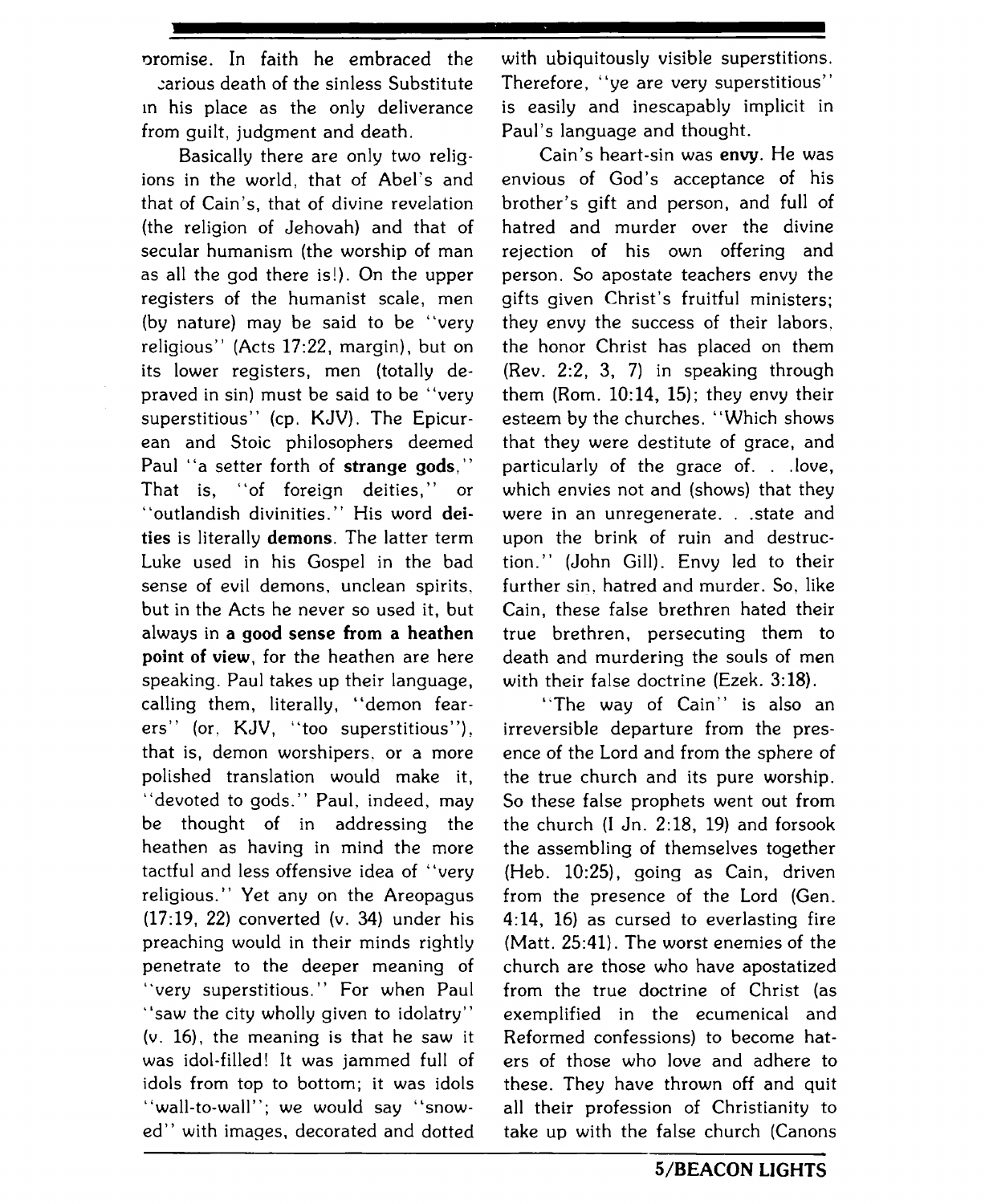of Dordrecht, Art. XXIX) and the weird cults.

Cain with his bloodless, vegetable offering represents every religion, ceremony or cult which rejects the doctrine of Christ's vicarious atonement for sin. The way of Cain is approach to God by the imaginings of the human mind, the religion of the natural man, in offerings expressive of what man deems acceptable to God. Yet he dares to approach God his own way ignoring the divine revelation, setting aside God's requirements, refusing to admit the exceeding sinfulness of sin and what his own sin. deserves, namely, spiritual, physical and eternal death. He dares to approach God while denying His sentence of death against sin and while refusing to approach Him through the offering of a life for a life, thus while denying the forgiveness of sins only through the shedding of blood. His is a fig-leaf or spider's-web righteousness, a cult of "flower-power" and not one of faith in "power in the blood." So Cain rejected God's way of salvation to take up with "another gospel" which is no gospel.

In Cain we have a prime example of original sin, the same sin which, being in every man, is in us. A congenital disease may continue in a family line for generations, yet after a

number of generations, die out. Y this disease and death (Prov. 16:25) of the way of Cain will still run in a,. incurably polluted stream throughout the world as long as the carnal seed remains on the earth. We have the same devil with his same old temptations and solicitations. But there is the same blood of Jesus, typified in Cain and Abel's day, actually poured out in these last days that we may overcome (Rev. 12:ll). Are we better than Cain by nature? Is there any goodness in us to keep us from the sin of the Cain crew had we been left as they were? Are we not incapable of doing any good and prone to all wickedness? See the Broad Way to Hell which we may have taken except for preventing grace barring us from it. Thank the Lord for distinguishing mercy which steers our course in the Life, the Truth, the Way! Cain loved to dig in his fields and gardens, in itself good occupation. But he did not dig deeply for eternity. His religion was mere superstition. He did not trust in the Blood of the Lamb. The pageantry and parade of Cain's profession will not stand in the judgment but be swept from off the land by the fiery wind of divine wrath in the day of the Lord. Our help is in the name of the Lord. By His grace we shall despise the way of Cain and "follow the Lamb whithersoever He goeth"!

### **FOOD FOR THOUGHT** -

"We need our weekly Sabbaths. which God has wisely set apart for us. We need the communion of the saints under the ministry of the Word as a foretaste of the Heavenly Rest and eternal covenant fellowship with God and with His saints before the throne. Only through that God-given means can we grow in grace to the glory of our God, Whose is the kingdom, the power, and the glory forever, world without end.!"

Meditation by Rev. C. Hanko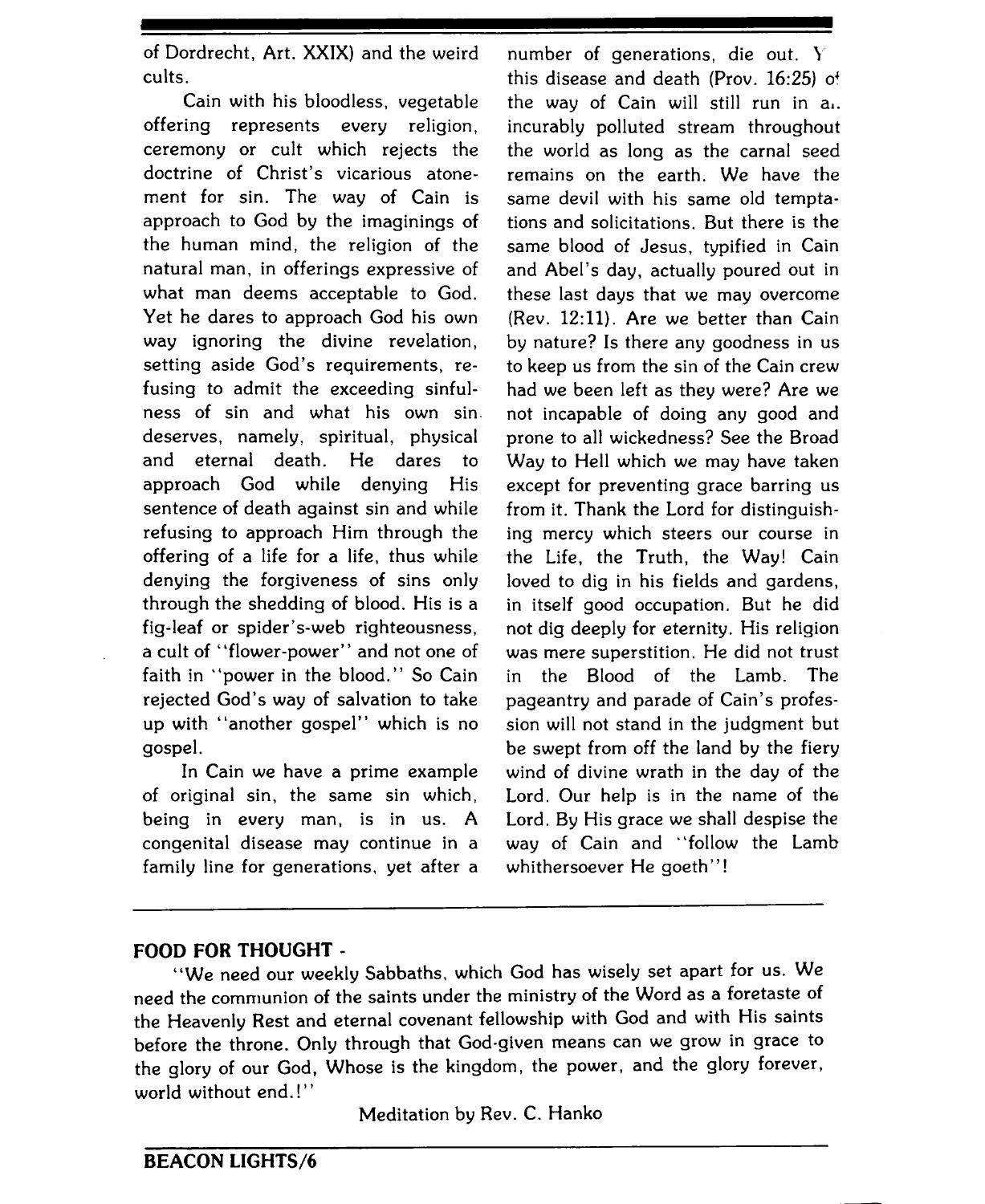∤و÷ ĩ  $\mathbf{r}$ 

# **TASTE AND EXPERIENCE THAT THE LORD IS GOOD**

by Rev. *G.* Lubbers

"Taste and see that the **LORD** is good: blessed is the **man** that trusteth in him" Ps. **34:8** 

**"If** so be that ye have tasted that the **LORD** is good". I Pet. 2:3

Taste is a gift of God to man and beast. Each has his own taste. The animals only have physical taste. Man has both a physical and a spiritual taste. Fallen sinful man only has a bad, sinful taste. He cannot taste that the LORD is good. God is distasteful to him. The reborn child of God has a new taste. He has spiritual taste-buds. He is a new creation also in his tasting of the things that differ. He has received a new power to discern.

How are your taste-buds, my youthful friend? Does your taste allow you to approve of any and everything that is put in your mouth? You do not differentiate between the good and the bad food, the bitter and the sweet? Is everything bitter-sweet and sweetbitter for you? Or is your taste choosy, yes, even hyper-sensitively so?

We use the word "taste" in many different senses in our daily conversation. We categorize and classify people by their taste. We say: his conversation was not in good taste, or she does not dress in good taste. Then taste refers to good or bad spiritual judgment or conduct. Those who conduct themselves in good taste have certain mores or morals, which they live up to, if they are but natural people. Such taste is

then acceptable to society without the raising of the eyelids. But this does not yet mean that their taste is spiritually good because it proceeds from a good heart, true faith and a pure conscience.

Permit us one further observation. When we say this food tastes good, we may mean that there is objectively a good taste in the food. Why do apples taste 'different than peaches, why honey than vinegar? Is it perhaps so that to one honey tastes like vinegar, and to the other vinegar tastes like honey: So that, when one expresses a judgment about food, this is merely a subjective opinion. He should say: it tastes like honey to me. He should not say this honey tastes like good honey ought to taste. There is no objective standard for honey, nor for vinegar, nor for wine. The man who tasted the wine which Jesus made in Cana merely thought that the best wine had been served last. There is no such thing as good or bad wine at all? Or must we say and hold that God put a certain taste in honey, in wine, in vinegar. When Jesus tasted the vinegar-wine. he recognized that it was wine which would deaden physical pain. It was wine and not water. Yes, there is a difference between the bitter water Marah (Exodus **15:23)** and the water after it had been made sweet. "Marah" was no mere mirage in the desert.

Yes, taste is in the food, whether it be a good taste or a bad taste. In the real sense taste is not in our tongue; it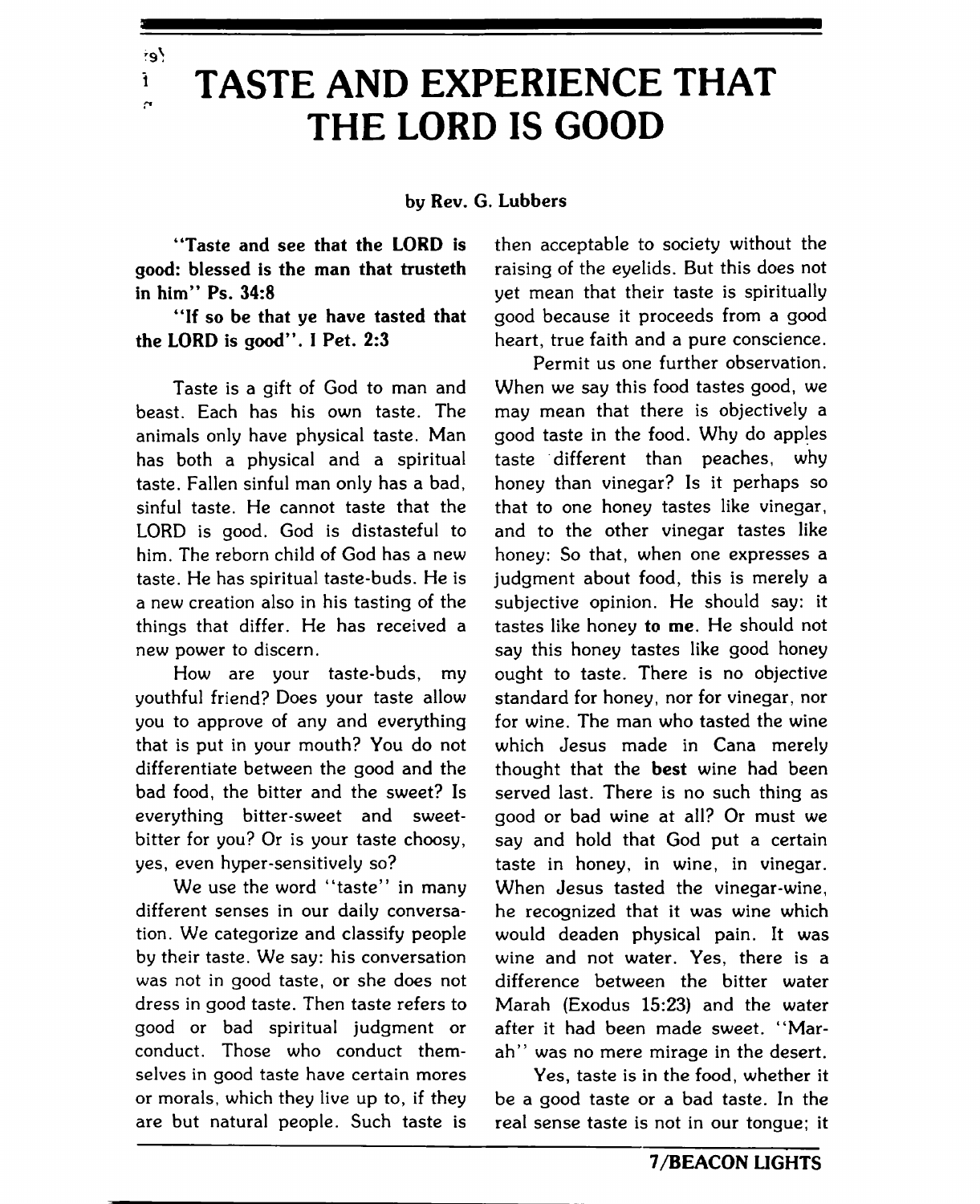is with the tongue that we have the sense of taste. Our sense organs place us in a real world which we experience by **hearing, seeing, smelling, tasting, touching.** 

God is real as Creator God!

His creation is real as the expression of the Logos in all things.

Yes, heaven is real and hell is real! Be not deceived!

We wrote two texts above this essay. They are different in viewpoint. In Psalm **34:8** there is a glad exhortation for the church to **taste** and **see** that the LORD (Jehovah) is good. In I Peter 2:3 the truth of grace in the hearts of the saints, young and old, is stated as being a present reality in their experiential lives. "If so be that ye have tasted. . . ." And then it is stated as being the reason why these newborn babes should hunger for the pure milk of the word. They have tasted in this preaching that the Lord is good, and that he is full of kind compassion. They are pilgrims and strangers because they are born again unto a lively hope by the resurrection of Jesus Christ from the dead, unto a lively hope laid away for them in heaven, uncorruptible, undefilable and that fadeth not away.

Yes, they have tasted that "Jehovah-saves" is God. They were not merely redeemed at Calvary, but they were made alive in Christ, and as newborn babes they had tasted that the Lord is good! And it is fitting for newborn children to drink the reasonable, undefiled milk. This milk has a new "logic" in it. It is the logic of the Cross, resurrection and the hope of glory. It does not have in it the unreasonableness of sin. And so it is expected of children, who have experienced grace to conduct themselves accordingly under the preaching of the Word, in Catechism, Bible Societies and in the Christian School! This holds for young and old. All are "reborn children". And this we shall remain even in heaven.

In the Old Testament the revealed goodness of the LORD came in the form of God's great protective love and power and deliverance from the enemies round about Israel. A good case in point is the great deliverance of Elisha at Dothan. Elisha had been surrounded that night by the Syrian armies, who came to take him captive because he was the Lord's prophet. But upon Elisha's prayer, God opened the eyes of his servant, to see that they were surrounded by a far greater and more powerful Ally, Jehovah God. The city was surrounded by the Lord. We read . . . and he saw: and behold. the mountain was full of horses and chariots of fire round about Elisha". Elisha here tasted that Jehovah is good with a protective and saving goodness! It did not require an army of angels to defend and protect Jerusalem in the days of king Hezekiah. We read in I1 Kings **19:35,** "For I will defend this city to save it for mine own sake and for David's sake, And it came to pass that night, that the angel of the LORD went out, and smote in the camp of the Assyrians an hundred and fourscore and five thousand: and when they arose early in the morning, behold they were all dead corpses".

Thus it was in God's miraculous salvation in the time of the Psalmist. Writes he ". . . this poor man cried, and the LORD heard him, and saved him out of all his troubles. The angel of the LORD (Jesus) encampeth round about them that fear him, and delivereth them." Small wonder that he adds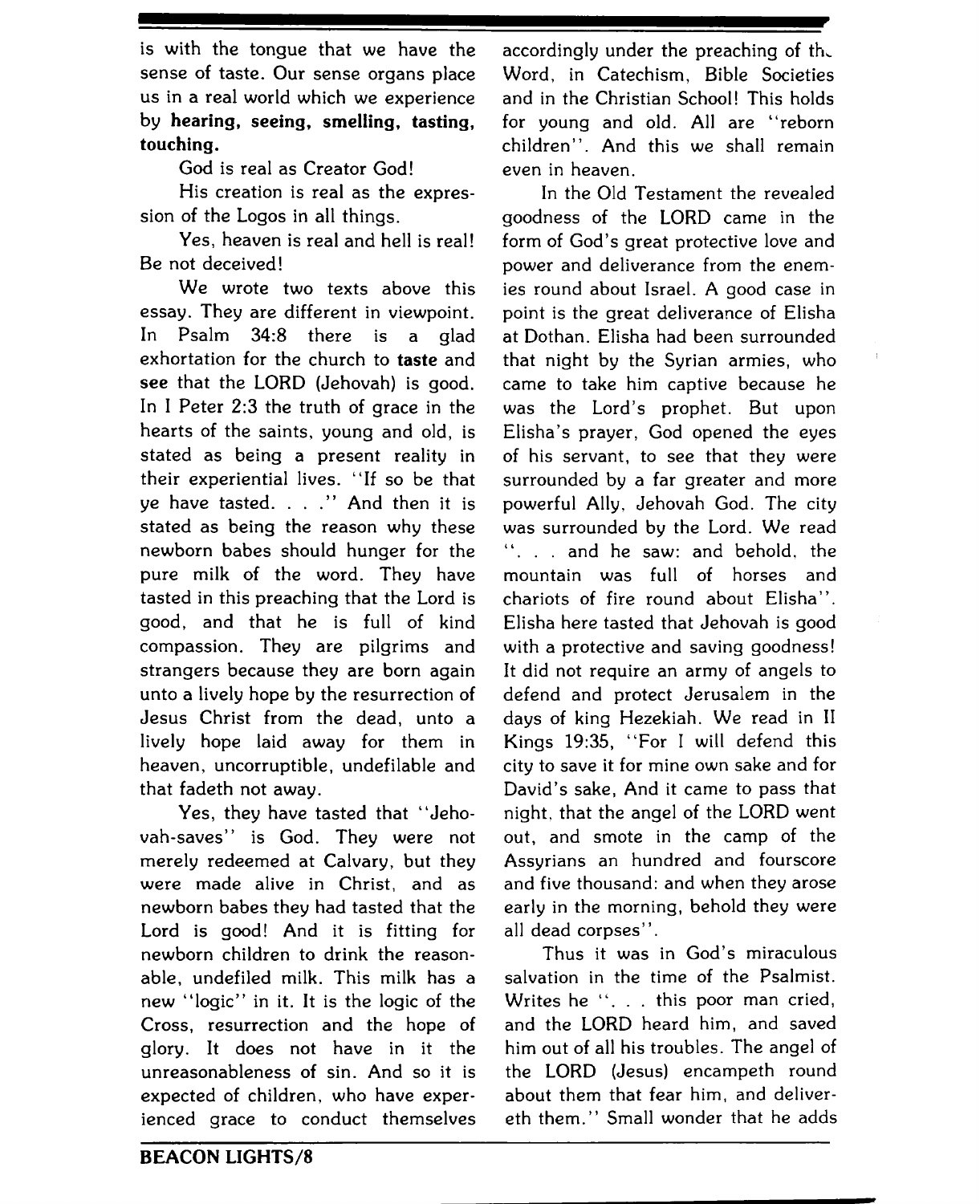.;I. 31ad outcry, "0 taste and see that the LORD is good: blessed is the man that trusteth in him" (Psalm 34:6-8).

On the New Testament level we see this in a very much greater degree. For the Angel of the Lord's presence has come. He came as the Angel of the Covenant; He established the New Testament in His blood: He is powerfully revealed to be the Son of God by the resurrection out of the dead. Here too we cry out and say: 0 taste and see that the Lord Jesus is good. He is helpful in every hour of need. He says, "Lo I am with you always, even unto the end of the ages." Amen

Now if you have tasted that the Lord Jesus is good, and you hear His loving voice say: come unto me all ye that labor and are heavy laden, and I will give you rest, then you will conduct yourselves very properly toward the pure milk of the word. You wiil come, you will drink the sure mercies of David. The gospel tastes good. It is a sweet savor to those who are saved. Nor does it lose its savor when preached to those who perish. There are those who perish who have tasted. The Gospel tastes good because our Savior "tasted death" which was of such a nature that the first "taste" made his soul cringe; he was sorrowful unto death. 0, the exceeding sorrow which that first taste caused to Jesus' human soul. Yes, he tasted death that we should never taste death unto eternity. Sometimes, from a natural point of view, the unbelievers taste the heavenly gift, and were even enlightened by the testimony of the Spirit that this is "good"; yea, they tasted the good Word of God, and the powers of the world to come  $-$  yet they never put off all malice and all guile and hypocrisies, and envies and all evil

speakings, so as to grow in spiritual stature. to become matured men and women of God. The milk which they drank never became a part and parcel of their very being, so that they became more and more bone of Christ's bone, and flesh of His flesh in that holy mystical union of covenant fellowship with the ever blessed God!

No, sugar is sweet, and salt is salty if it has not lost its savor. Taste is in the food, in the milk of the Word. The word never loses its savor unless it is corrupted by adding that which is not milk. It is very important that ministers, teachers, elders keep this in mind. Not every sermon tastes good. There are bad sermons of lying preachers. The sermons will all be burned as so much hay and stubbble. There are also poor sermons, which are not based on careful exegesis. Here the Scriptures are sometimes poorly divided. These don't always taste like the pure milk of the Word, However, when we are very hungry and thirsty for the comfort of the Word we drink every savory morsel, do we not?

May our disappointment at not drinking the pure milk of the Word never be because we have not put off the sins which prevent us from drinking. This raises a question: how do you go to church; what kind of listeners are you and I? Are we such that we have tasted rnat the Lord is good, and that nothing less or more do we desire than to hear this word with believing ears? We were more than just tasters? We were also eaters, drinkers? We come and heed the call "O all ye that thirst come to the waters" (Is. 55: 1).

Then you receive the sure mercies of David, the Better "David", who is the Christ of God, glorified at God's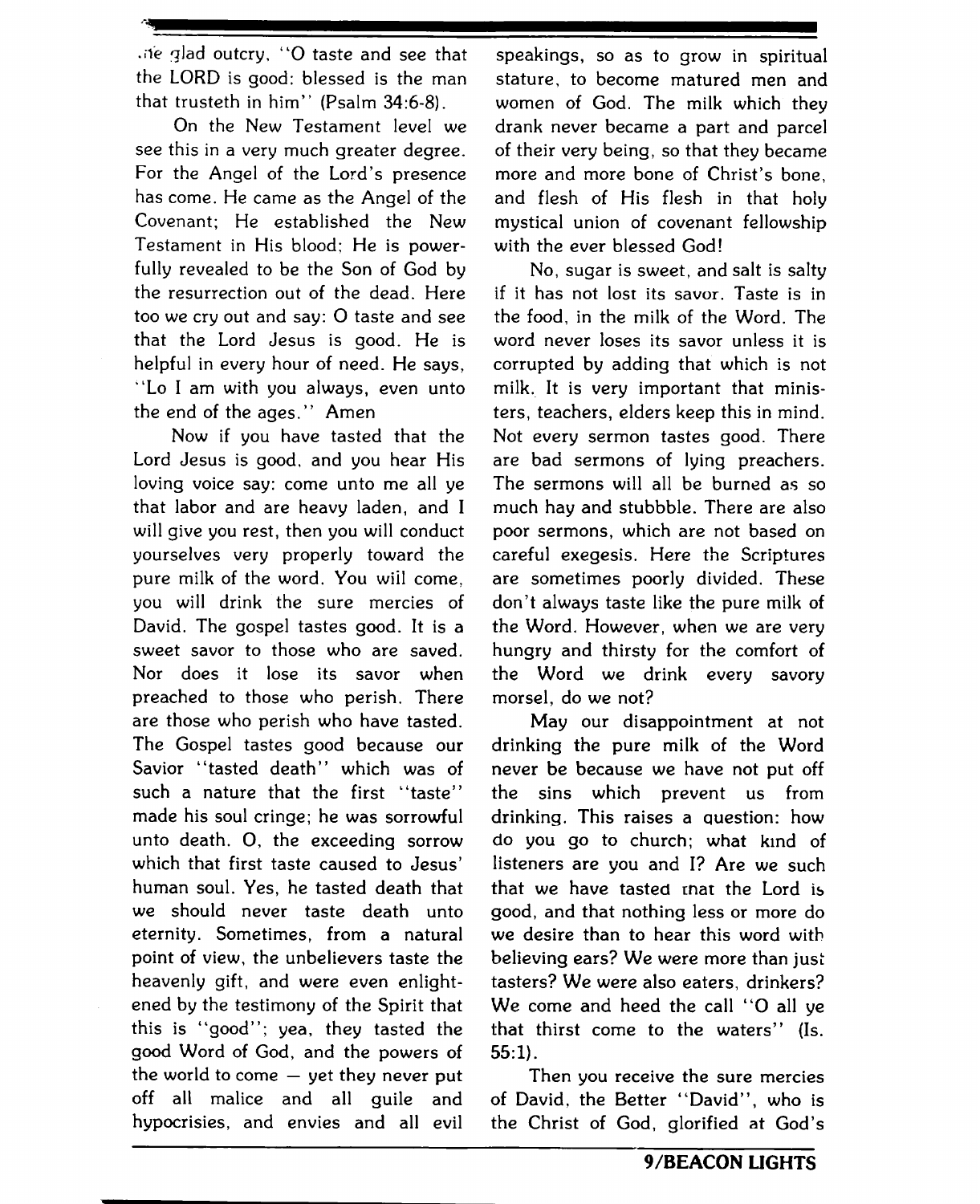teacher, elders. parents that they may speaking in the Gospel! He shall be feed you with the living Bread, yea, satisfied, as the poor are satisfied with with the pure milk of the Word? You go to church in a very prayerful mood and suffer hunger: but they that seek the attitude. LORD shall not want any good thing!

right hand. Blessed is he who puts his trust in Do you pray for your minister, the LORD while he listens to the Lord

## **THE FOUNDATION OF THE PROTESTANT REFORMED CHURCHES**

### **by Karen Hanko**

The issue of sovereign and particular grace has been an issue since the time of Augustine. Though always present, this issue came to a head again during the time of the Reformation and was one of the main issues of the Reformation. The fact that this issue of sovereign and particular grace came to a head again during the time of the Synod of Dordt proves that Satan never gives up the battle to make the Church his ally.

God in His Word exhorts us to "earnestly contend for the faith which was once delivered unto the saints" (Jude **3).** This exhortation is for the Church of all time. In 1924, when the issue of sovereign and particular grace again came to a head, there were saints who earnestly contended for that faith. This led to the break from the Christian Reformed Church and the founding of our own Protestant Reformed Churches. It is obvious, therefore, that our Churches stand in the line of the Reformation, of Calvin and of Dordt and are the true Church of the Reformation, even though we are only a small part of the Church universal.

The Synod of the Christian Reformed Church, which met every two years, met in June of 1924. On the 18th of June the Synod adopted the three points of common grace. These three points said that God has a favorable attitude toward all men, that there is a restraint of sin in the life of man and of society in general because of the work of the Holy Spirit in their hearts, and that the unregenerate, though incapable of spiritual good, are able to perform civic good. The Christian Reformed Church had departed from the truths of the Scriptures.

The Reverends Hoeksema, Danhof, and Ophoff and their consistories had been strongly opposed to these three points before the Synod met and had expressed their opposition by written pamphlets and by simply refusing to preach the three points of common grace, The Synod was aware of this opposition and a committee advised Synod to admonish Danhof and Hoeksema and demand from them that they promise to abide by the three points and refrain from making propaganda for their dissenting views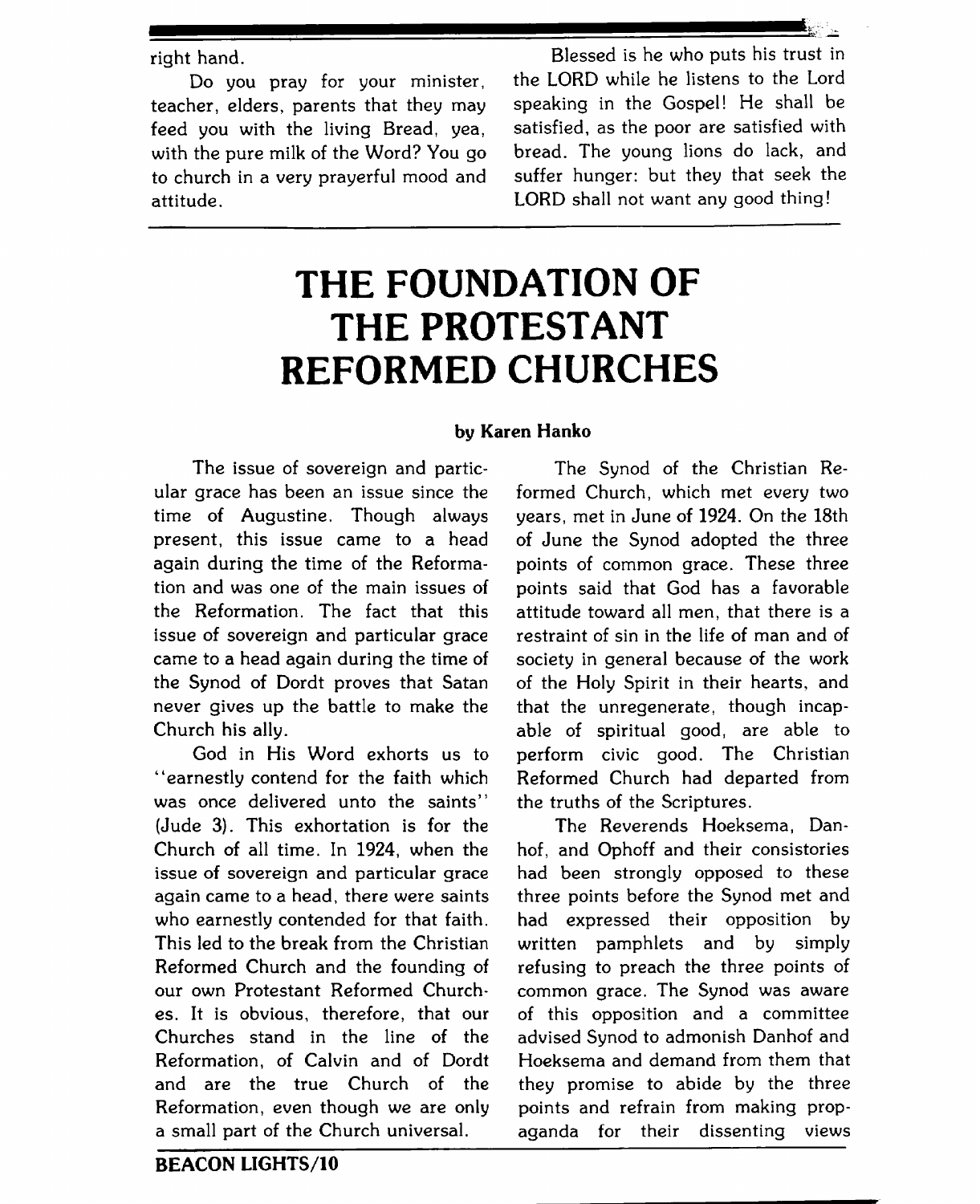regarding the three points. If they did not, they would be disciplined. Synod did not accept this advice.

In August of 1924, Classis Grand Rapids East informed the Consistory of Eastern Avenue that their minister, Rev. Hoeksema. had to sign the three points of common grace. This he refused to do. A special meeting was held by Classis from November 19 -December 12 to deal with the matter of the Eastern Avenue Church and Rev. Hoeksema.

On December 9, 1924, the Consistory of Eastern Avenue Christian Reformed Church was deposed and Rev. Hoeksema suspended because of their refusal to abide by the decision of Synod with respect to the three points.

On January 24, 1925, Classis Grand Rapids West deposed and suspended the Reverends Ophoff and Danhof and their consistories. The break was sealed. Even though these ministers had appealed their case to the Synod of 1926, this appeal was ignored by the Synod of 1926 and by that time the Protestant Reformed denomination was well established.

On January 29, 1925, Rev. Hoeksema and the Consistory of the Eastern Avenue Christian Reformed Church, Rev. Ophoff and the Consistory of the Hope Christian Reformed Church, and Rev. Danhof and the Consistory of First Kalamazoo Christian Reformed Church met in the basement of Eastern Avenue Church of Grand Rapids, Michigan. They appointed a committee to consider the matter of organization and outline a program for future action.

These three Consistories met again on March 6 and the committee reported. The decision was made to form a temporary organization on the basis of the Act of Agreement. This Act of Agreement stated the reason for the temporary organization, the adoption of the Three Forms of Unity as their Confessions, and the intention to address their appeal to the Synod of 1926. The temporary organization was given the name: "The Protesting Christian Reformed Churches. "

The men present at this meeting reached another very important decision. They agreed on a plan of action for circulating propaganda on their views regarding the three points.

Soon after this meeting, Rev. Hoeksema travelled over the country organizing and establishing other Churches. Ever since, even though our denomination is not large, we have enjoyed steady growth through God's work.

God has preserved the cause of Christ and the truth through our Churches. The great responsibility of continuing to preserve the cause of Christ and the truth is in our hands. With God's help, we will preserve it that we may always be the true Church of the Reformation.

<sup>&</sup>quot;However those who corrupt the pure worship of God by their inventions may pride themselves on their good intentions, they still deny the true God, and substitute devils in His place." And the substitute devils in His place. "

<sup>&</sup>quot;He giveth snow likewool: He scattereth the hoarfrost like ashes. He casteth forth His ice like morsels: who can stand before His cold? Psalm 147:16, 17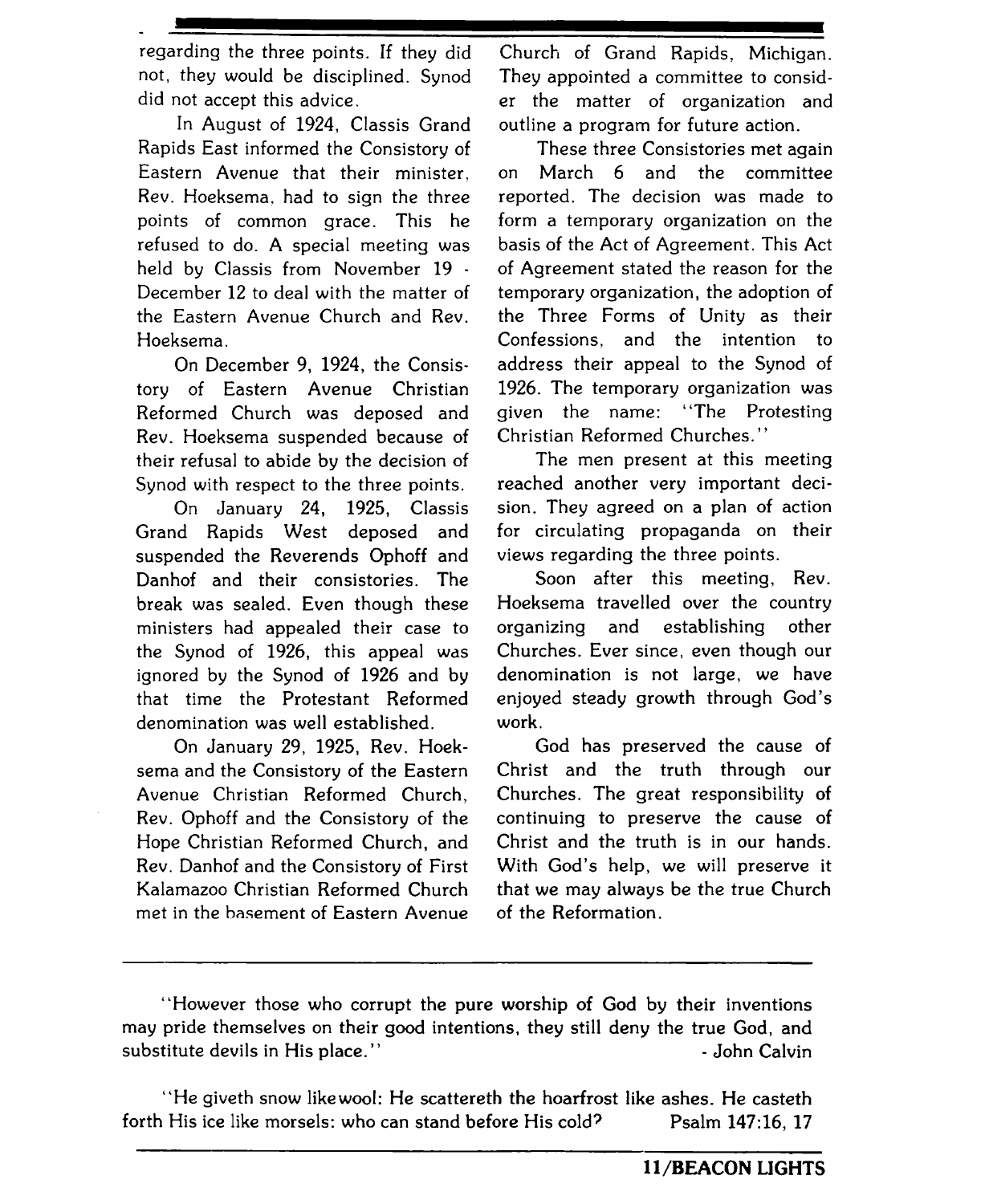# **DISCUSSION OUTLINE ON "FUND RAISERS"**

### **by Rev. R. Cammenga**

- I. The propriety of fund raising.
	- A. Are fund raisers necessary?
		- 1. Should there be fund raisers at all, or just free-will offerings?
		- 2. Should fund raisers be considered as a last resort?
		- **3.** Are people more willing to give if they get something in return?
	- B. Are fund raisers more appropriate for some things than for others?
		- 1. Young People's Conventions?
		- 2. Raising money for Christian schools?
		- **3.** Raising money for the church?
	- C. Are there certain causes for which fund raisers would be wrong?
		- 1. The General Fund of the church?
		- 2. The Benevolent Fund?
	- D. Should we solicit the support of the community in our fund raising activities, or should we limit our efforts to the members of the church?
		- 1. Selling candy or coupon books door-to-door in the community?
		- 2. Solicit donated items from area businesses for auctions and bazaars?
	- E. Are there advantages to certain types of fund raisers?
		- 1. Soup suppers vs. auctions?
		- 2. Singspirations vs. bazaars?
- **11.** Results of fund raisers.
	- A. Positive aspects.
		- 1. Draws participants closer together through the planning and carrying out of the project.
		- 2. Especially with regard to Young People's Society projects, it teaches them responsibility and how to work together.
		- **3.** For projects involving the whole church, occasions are made for good fun and fellowship.
	- B. Negative aspects.
		- **1.** Preparing may take a lot of time away from family or school work.
			- a. Making crafts for bazaars.
			- b. Having to spend a lot of time contacting people, setting up, or cleaning up afterwards.
		- 2. There is the possibility of competition, of trying to outdo someone else. and of prideful show at some types of auctions.
- 111. Support of fund raisers.
	- A. Even if we prefer free-will offerings, should we support fund raisers considering that the cause is worthy?
	- B. Is it possible that support of certain fund raisers drops off because there are so many fund raisers these days?
	- C. Should our support not only extend to attending fund raising activities, but our willingness to serve on the committees which must plan and supervise the fund raisers?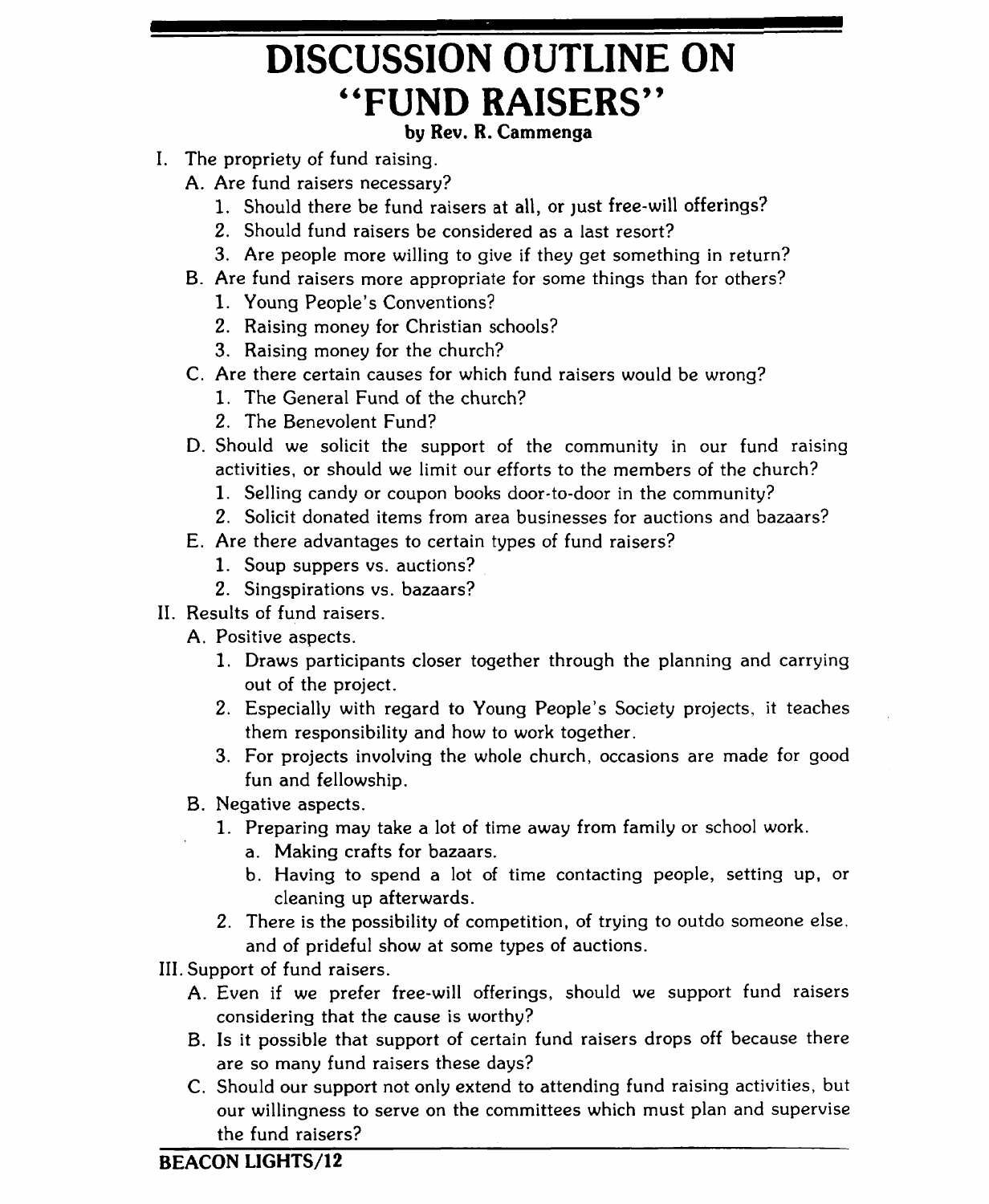## **WHAT'S HAPPENING**

#### **by Nancy Van Baren**

### **THE LORD BLESSED:**

-Rev. and Mrs. Slopsema with a son, Gerrit James.

-Mr. and Mrs. Larry Koole of Faith, with a daughter, Laura Corrine.

-Mr. and Mrs. Peter VanderSchaaf of Faith with a daughter, Sara Elizabeth. -Mr. and Mrs. Ken Boer of South Holland, with a daughter, Emily Rae.

-Mr. and Mrs. Paul DeYoung of South Holland with a son, Drew Alan.

-Rev. and Mrs. Engelsma with a **MEMBERSHIP TRANSFERS:**  daughter, Emma Kathleen.  $\blacksquare$  -South Holland received the papers of

Holland, with a son.<br>-Mr and Mrs. Dave Ray of Southwest - South Holland received the papers of

-Mr. and Mrs. Dave Rau of Southwest.

-Mr. and Mrs. Randy Vanderveen of

Southwest with a daughter.

-Mr. and Mrs. Randy Looyenga of Southwest with a daughter, Kristin Joy.

-Mrs. Ruth Noble of Southwest with a daughter, Hannah Ruth.

-Mr. and Mrs. Craig Glashower of Grandville, with a son.

-Mr. and Mrs. A1 VanDyke of Grandville, with a daughter.

-Mr. and Mrs. Bert Wories of South Rev. and Mrs. George Lanting from

with a son, Kevin David. Mr. Larry Abel from Randolph Prot.<br>Mr. and Mrs. Randu Vanderveen of Ref. Church.

### **GOD OF THE IMPOSSIBLE**

Can work almightily. The same of the Awake a triumph song.

The very storms that beat upon **12 C** and of the impossible;<br>
Our little barque so frail. When we no hope ca

0 God of the impossible! The things that are to us too hard, Since all things are to Thee The foes that are too strong. But soil, in which Omnipotence **Are** just the very ones that may

When we no hope can see But manifest Thy power to quell Grant us the faith that still believes All forces that assail. All possible with Thee!

-Author Unknown